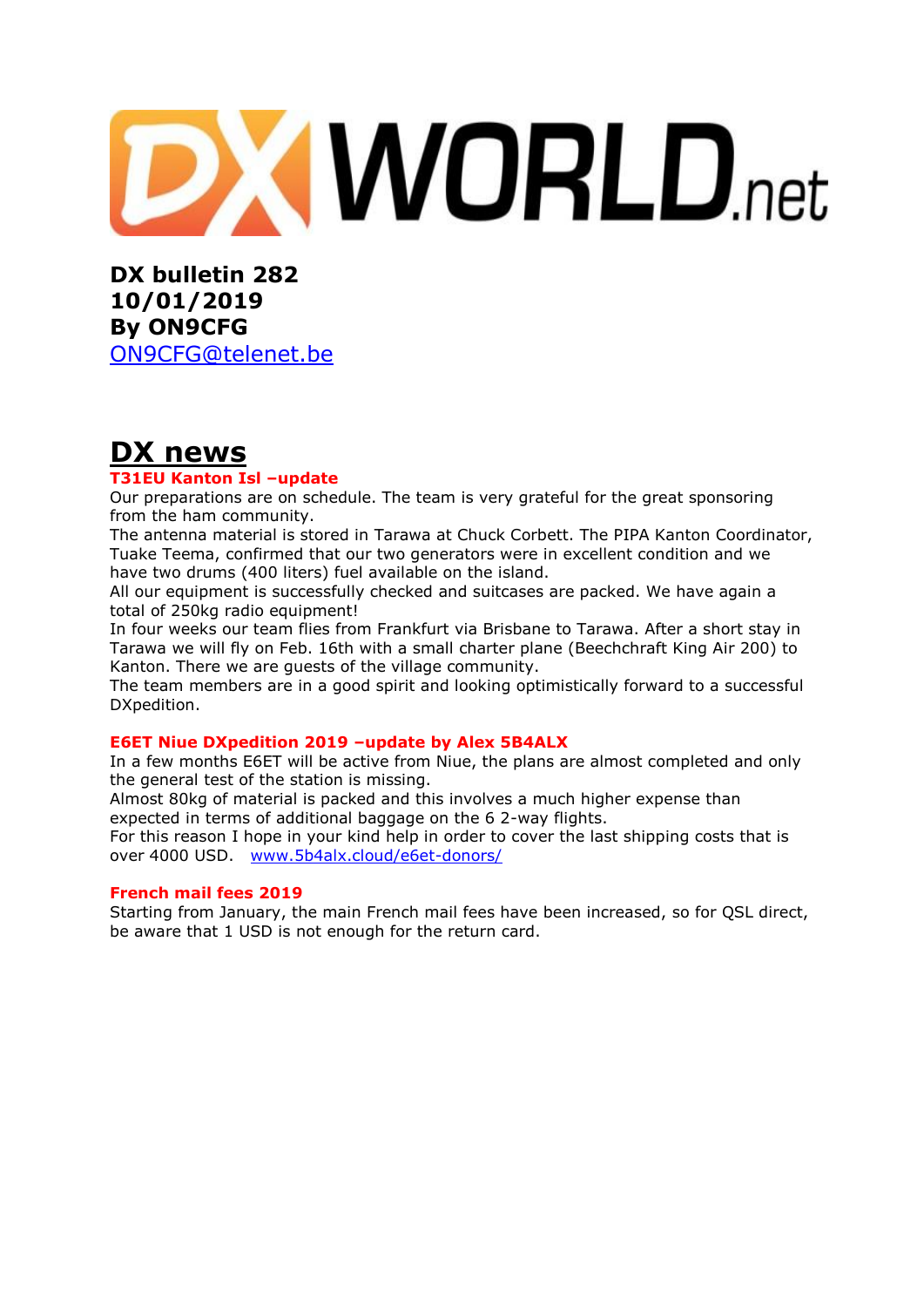# **DXCC Timeline DX WORLD FEATURED DXPEDITIONS TIMELINE** Last update: January 9, 2019 YJ0AFU 8P9CA



# **DXCC This week on HF**

**8P, BARBADOS** Willy, KB8YRX will be operating from Rockley as 8P9CA from January 15 until February 4. Activity on HF. QSL via home call.

**9G, GHANA** Ruettger, DL8MEZ is operating as 9G5RV until January 26. He is on a training mission for medical personnel. Operation during his spare time on 14332 and 14313 kHz.

**9L, SIERRA LEONE** The F6KOP is active as 9LY1JM from Banana Island (AF-037) until January 21. Operation from 160 to 10 meter using CW, SSB and digital modes with 4 stations. QSL via Club Log OQRS, LoTW or via F5GSJ direct or bureau. <https://9l2019dx.wordpress.com/>

**9M2, WEST MALAYSIA** Rich, PA0RRS is once again QRV from Penang Island until February 15. Operation on HF using CW and digital modes. QSL via Club Log OQRS, LoTW or via home call, bureau preferred.

**C5, THE GAMBIA** Andre, ON7YK is once again active as C5YK until March 9. Activity from 60 to 10 meter using mostly digital mode. QSL via home call, direct or bureau, LoTW.

**CE9, ANTARCTICA** Currently active from Vostok Station as [RI1ANC](https://dx-world.net/ri1anc-vostok-base-antarctica/) during his spare time, Alexei RD1AV operates as RI1ANV until mid-February. (RI1ANC license expires on 24th). QRV on HF bands. QSL via RN1ON.

**CE9, ANTARCTICA** Felix, DL5XL is active again as DP1POL from the German research station "Neumayer III", Antarctica (AN-016) until February. In his spare time he operates mainly CW and digital modes. QSL via DL1ZBO, direct or bureau, LoTW.

**E5, SOUTH COOK ISL** Milan, OK1DWC is operating as E51DWC from Rarotonga, length of stay is not known yet but in 2016-17 he stayed over for about 5 months. Operation from 160 to 10 meter using CW, SSB and RTTY. QSL via Club Log OQRS, LoTW.

**FG, GUADELOUPE** Jean-Pierre, F6ITD will be active from La Desirade between January 14 and March 15. QRV as FG/call using SSB and digital, active as TO7D during contests. QSL via home call.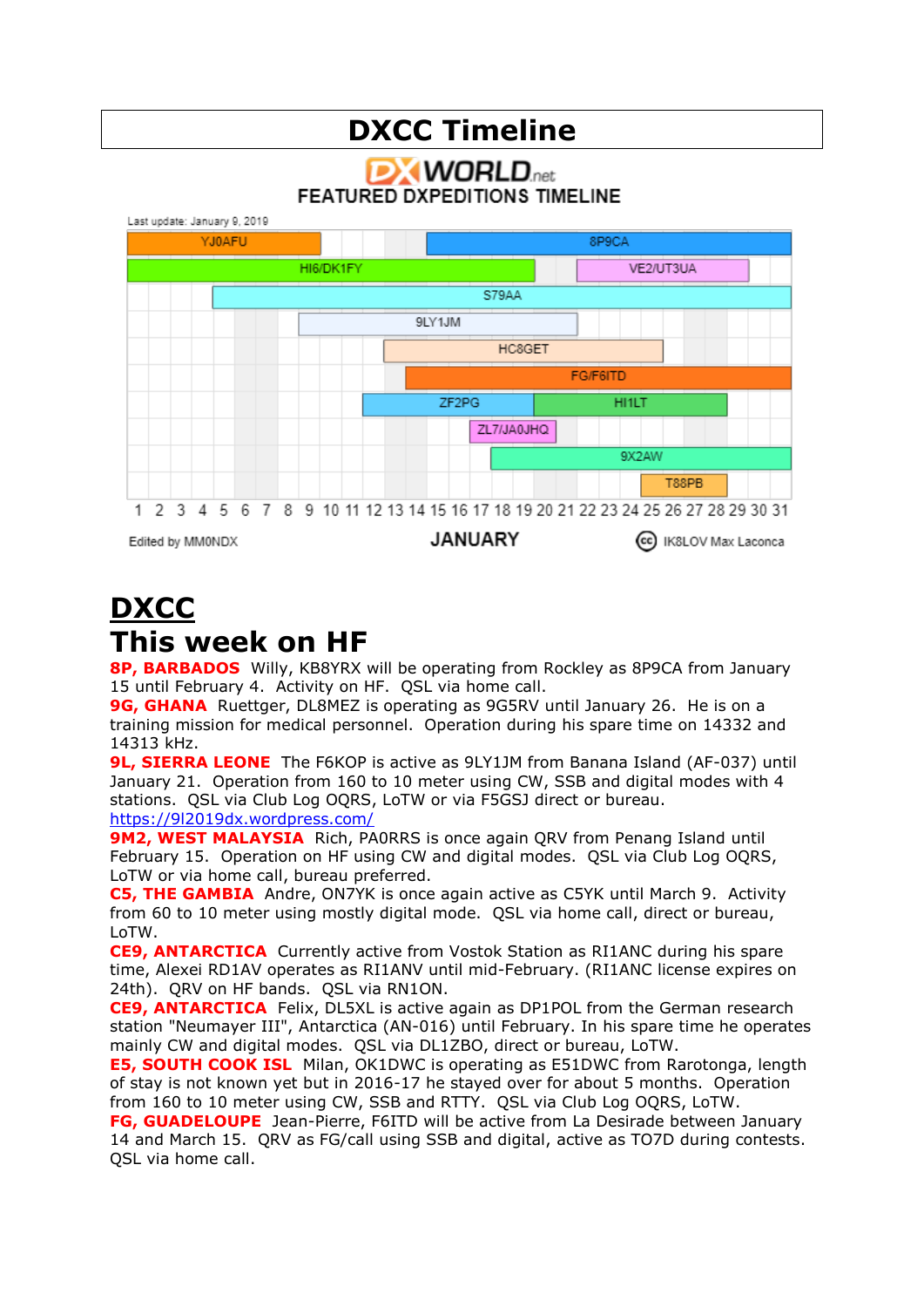**FK, NEW CALEDONIA** Phil, F6OBD is operating as FK/call until February 10. Operation on HF, digital. QSL via home call.

**HC8, GALAPAGOS ISL** Gerhard, OE3GEA will be active as HC8GET between January 13 and January 25. Activity from 30 to 10 meter. QSL via home call.

**HK, COLOMBIA** Lothar, DK8LRF is once again active as HK3JCL until March from Finca Ligia. Operation mostly in his evenings on 20 meter SSB. QSL via home call, direct or bureau.

**HP, PANAMA** Naoki JN1RVS, Jay HP3AK, Robby HP3SS and David HP3/WA6YJW will be QRV as H33J between January 13 and January 31. Activity from 160 to 10 meter using CW, SSB and digital with a focus on the low bands and FT8. QSL via JA1HGY, Club Log OQRS, LoTW.

**J6, ST LUCIA** Gary, K9AW is now active as J68GD until February 2. QRV from 160 to 10 meter using CW and SSB. QSL via K9AW, LoTW. Logs uploaded to Club Log.

**JD1, MINAMI TORISHIMA** Take, JG8NQJ is back at the weather station until around February 15. Activity during his spare time on HF using SSB with some RTTY. QSL direct via JA8CJY, bureau via home call.

**PJ2, CURACAO** Anders, SM4KYN is operating as PJ2/call until January 14. OSL for PJ2T via W3HNK, the regular call via home call, direct only.

**S7, SEYCHELLES** Mike, OE6MBG is operating as S79AA until February 2, 2019. Active first 2 weeks from Baie Lazare and last 2 weeks from Anse Boleau. Activity on 160, 80, 40, 20, 15 and 10 meter and maybe 6 meter using CW and SSB.

**TR, GABON** Roland, F8EN is once again active as TR8CR from Libreville until mid-March. Activity from 40 to 17 meter using CW and SSB. QSL via F6AJA.

**V4, ST KITTS** Bernie, W3UR is active as V47UR until January 20. Operation in 'holidaystyle' from 160 to 6 meter using CW, SSB and FT8. QSL via Club Log OQRS, LoTW or home call.

**VK0, MACQUARIE ISL** Norbert is active as VK0AI until March 2019. Operation mostly using FT8.

**Z8, SOUTH SUDAN** Diya, YI1DZ is once again operating as Z81D from Juba. Activity from 80 to 10 meter using SSB and digital. Operation until June. QSL via OM3JW, OQRS.

**ZF, CAYMAN ISL** Pete, K8PGJ will once again be QRV from Grand Cayman as ZF2PG between January 12 and January 20. Operation on HF. QSL via home call, LoTW.

# **Coming up soon**

**3Y, BOUVET ISL** An experienced team with Dom 3Z9DX, Stanislaw SP8S, Branko YU4DX, Tack JE1CKA, Mieczyslaw SP3CMX, Marcin SP5ES, Jose CT1IDV and Tedy (logistics) will be operating from Bouvet during the southern hemisphere's summer, to be announced later. The cruise to Bouvet from South Africa will take 12 days, the intention is to stay 2 weeks on the island. More details soon. <https://bouvetoya.org/>

**9X, RWANDA** Harald, DF2WO will once again be operating as 9X2AW from January 18 until February 14. Operation using CW, SSB, FT8 and RTTY with a focus on 160, 80 and 60 meter. QSL via M0OXO OQRS and LoTW.

**FG, GUADELOUPE** Herve, F5HRY will once again be operating as FG/call from January 18. Operation on HF using CW only, SSB on request.

**P4, ARUBA** Look for P4/DL4MM between January 22 and January 30 at the P40L contest station. Operation with a focus on the low bands using CW, SSB and FT8. An entry as P40AA is included during the CQ 160 CW contest. QSL via DL4MM, direct or bureau, LoTW.

**PJ4, BONAIRE** Norbert DJ7JC, Heye DJ9RR and Emil DL8JJ will be operating as PJ4P from January 22 until January 30. An entry in the CQWW 160 CW contest is included. Operation on all bands using CW, SSB and digital. QSL via DJ5BWD.

**T2, TUVALU** Next T2AR mini-DXpedition is planned for January 2019. Focus will be on low bands (including 160m), with QRO. QSL via 3D2AG (PayPal). Only paper logs used, no systematic LoTW. Digimode QSOs will be uploaded to QRZ.com after the expedition. QSL via 3D2AG.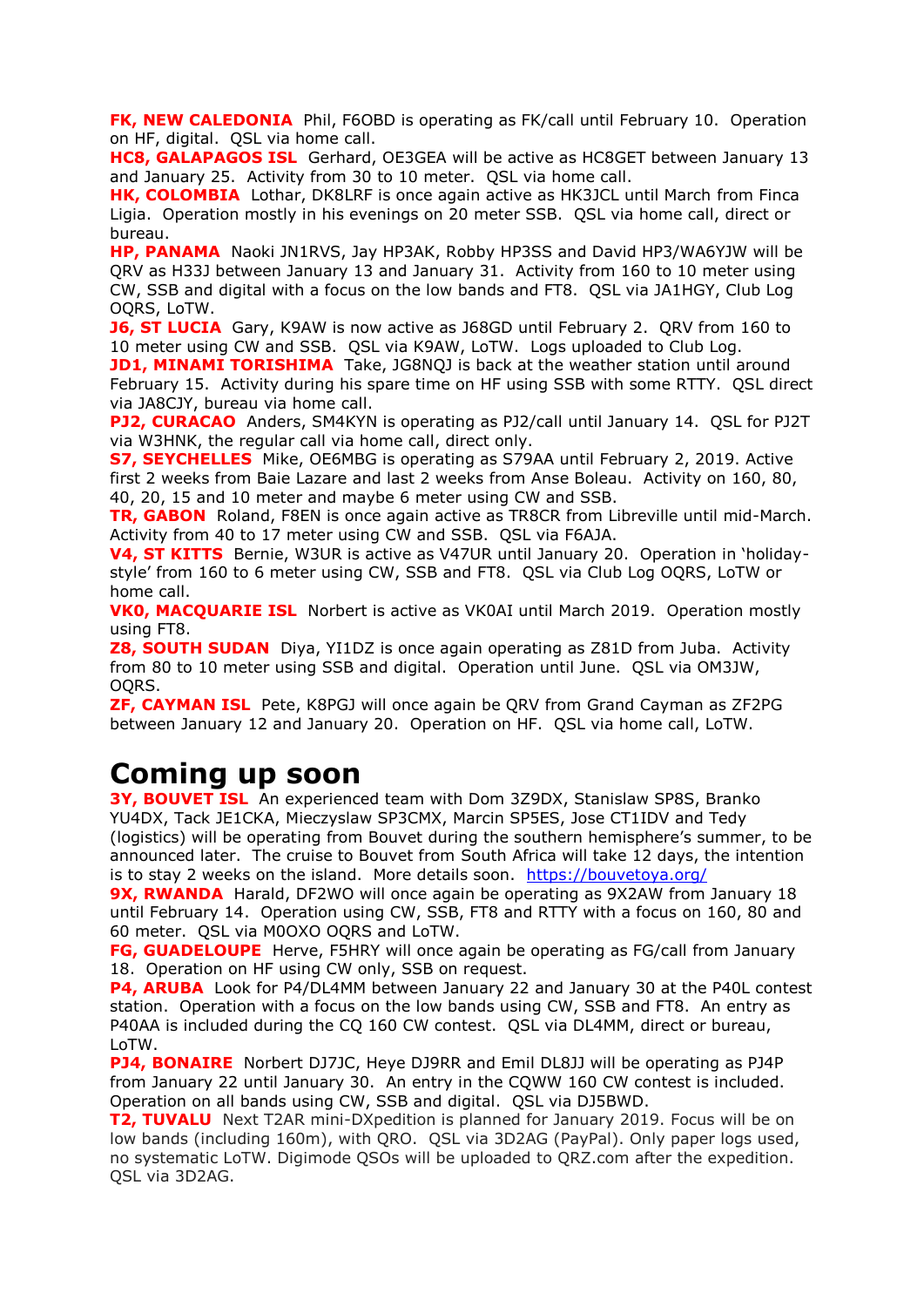**VE, CANADA** Sergey UT3UA and Yuri VE3DZ/VE2IM will be active for approximately one week (January 22-29, 2019) from Zone 2 focusing exclusively on 160 m operation targeting JAs, Far East, Asia and Oceania using VE2/UT3UA and VE2IM call signs respectfully. Participation in the CQ 160 Meter CW Contest as VE2IM.Transmitting antennas: Inv. L and Inv.Vee. Receiving antennas: 2×250 m Beverages (NE and NW) and possibly 1 or 2 BOGs with KD9SV switch and pre-amp. A pair of K3's and Legal output power.

**VE, CANADA** Chris VO2AC, Frank VO1HP and Dave VE9CB will be active in the CQ160 CW contest from the Point Amour Lighthouse, the tallest lighthouse in Atlantic Canada, on the south coast of the very rare Labrador (LB) multiplier. Point Amour is located in the south east part of CQ Zone 2, and has a salt water path from NE clockwise through SW. The team will be putting in a serious multi-op high power effort. Expect some pre-contest activity as VO2AC and VO2AAA on 160m as they get their wire vertical array and Beverages working. If time permits they may also be active before the contest on 80m, 60m, 40m, AO-85, AO-91, and AO-92 from grid GO11. <https://www.qrz.com/db/vo2ac> **ZL7, CHATHAM ISL** Nobu, JA0JHQ will once again be operating as ZL7/call on January 17-20. Activity from 160 to 10 meter using CW and FT8. QSL via home call.

# **IOTA This week on HF**

## **AFRICA**

**AF-090 Sainte Marie Isl** Eric, F6ICX is once operating as 5R8IC until February. Operation on HF using mostly CW. QSL via home call.

## **ASIA**

**AS-153 Ganga Sagar Mela** Members of the West Bengal Radio Club are active as AU2HAM until January 17, 2019. QRV on HF. QSL via VU2NRO.

### **NORTH AMERICA**

**NA-092 North Padre Isl** Rich, WA5LFD is QRV until February 14. Activity on HF using CW, SSB and RTTY. QSL via home call or LoTW.

## **OCEANIA**

**OC-129 Visayan Isl** Bill, G0CXF is operating as DU7/call for a stay of 6 months on the Camotes Islands. Operation on 80, 40, 20 and 6 meter using SSB and PSK with a focus on Europe, USA, Australia and Canada.

# **Coming up soon**

#### **SOUTH AMERICA**

**SA-023 Itaparica Isl** A team with PY6TV, PY6ZK, PY6DQ and PP2OK will be active as ZY6C on January 18-20. Operation on HF. QSL via PY6TV.

### **NORTH AMERICA**

**NA-122 Beata Isl** A large team will be operating as HI1LT between January 20 and January 28. Operation on HF using CW, SSB and digital modes. QSL via W2CCW.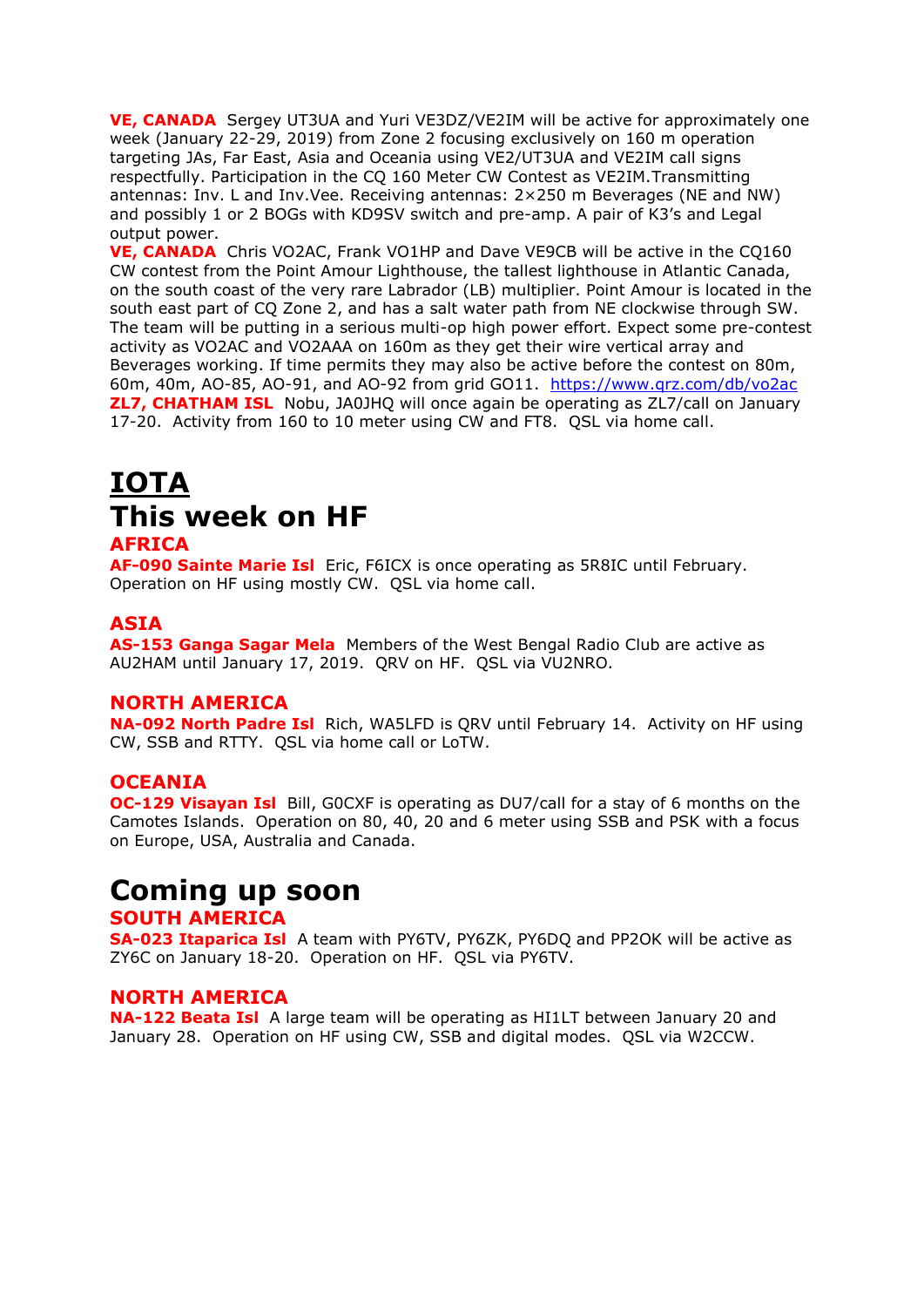# **On the scene**



**Cezar VE3LYC and Adrian KO8SCA as TX0A OC-113 and TX0M OC-297**

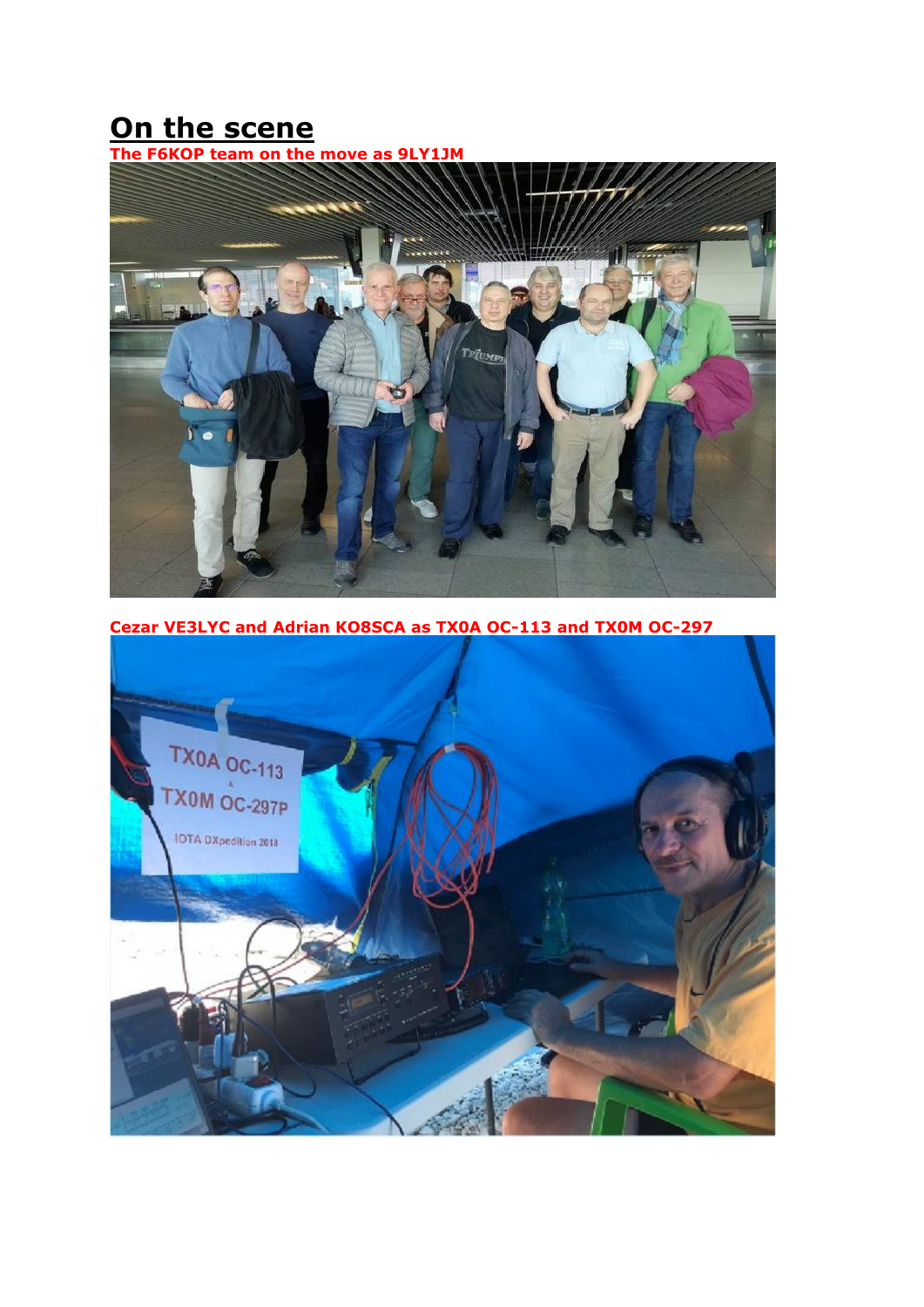

# **ANNOUNCEMENTS**

# **Announced DX** *THE NEWCOMERS*

**C5, THE GAMBIA** C5DX is the call granted at the Sandringham School ARC. Operation between February 9-16. I will operate CW and four licenced students from Sandringham School Amateur Radio Club (M0SCY) who are also on the trip will operate SSB - Jessica (M6LPJ), Polly (M6POG), Morgan (M6MXD) and Stan (M6SQO). It will be their first DXpedition and they will be learning how to operate from a semi-rare country so please bear this in mind and be patient with them as they learn the craft of DX operating. QSL via LoTW or via G4DJX.

**CE0Z, JUAN FERNANDEZ** Members of the Russian Robinson Club Vasily R7AL, Vasily RA1ZZ, Vlad RK8A, Aleksei RL5F, Leo RW9JZ and Marco CE1TBN will be operating as XR0ZRC between March 11 and March 27. Operation from 160 to 10 meter. QSL via R7AL, Club Log OQRS and LoTW. <https://dxpedition.wixsite.com/xr0zrc>

**FG, GUADELOUPE** Look for Philippe F1DUZ as FG4KH between February 18 and March 11. Operation on HF.

**FG, GUADELOUPE** Gildas F6HMQ and Michel F6GWV will be QRV as FG/calls between February 22 and March 10. Operation on HF with an entry in the ARRL DX SSB contest as TO3Z.

# *THE REMINDERS*

**3D2, FIJI** Nobby, G0VJG will be active as 3D2AS between May 3-5 and again between May 20-22. Focus on Europe, SSB and FT8. QSL via M0OXO OQRS. This activity is before and after the Wallis & Futuna DXpedition.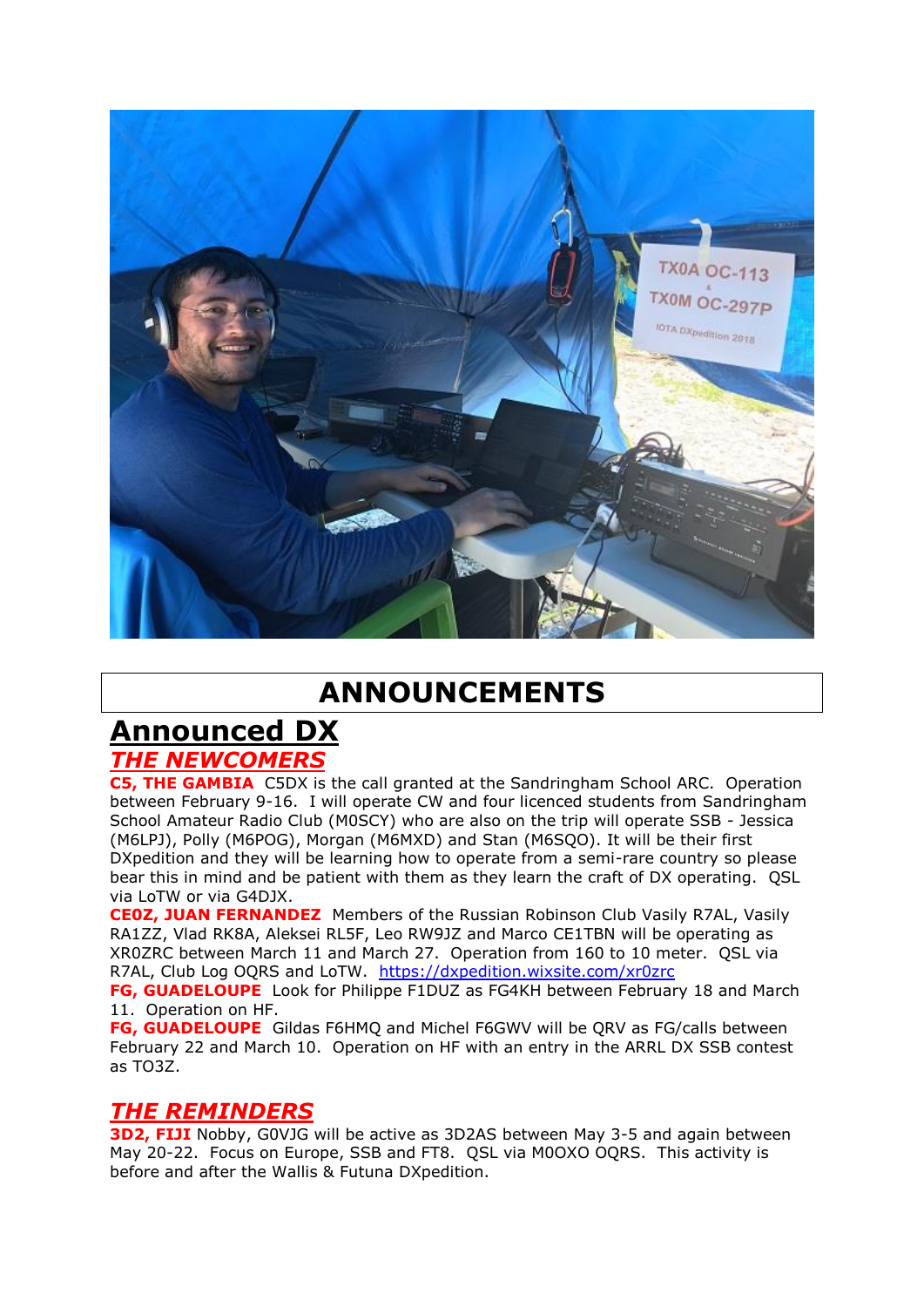**5V, TOGO** The EIDX group will after 9N7EI and 7Q7EI be operating as 5V7EI between March 14 and March 26. Plans are to operate with 5 stations from 160 to 10 meter using CW, SSB and digital modes. QSL via M0OXO OQRS. <https://5v7ei.com/>

**5X, UGANDA** The Italian DXpedition Team will be active from Uganda during September/October 2019. Look for them as 5X0T using CW, SSB and RTTY and as 5X0X using FT8. More to follow.

**6W, SENEGAL** Willy, ON4AVT will once again be active as 6W/call from Mbour. Activity between February 20 and March 30 on 20 meter using CW and SSB. QSL via home call. **7P, LESOTHO** Rune, LA7THAand team will be operating the first part of March. Approx 10 days of operation with the focus on the low bands. More to follow.

**9U, BURUNDI** Shabu, M0KRI will be active as 9U4RI between February 15 and February 25. Operation from 40 to 10 meter using CW and SSB. QSL via home call, direct.

**A3, TONGA** Grant VK5GR with Andrew VK5AKH and Oly VK5XDX will be active as A35AG. An entry in the CQWW RTTY and OCDX SSB contest is included. The team is keen for a 4 square on 40/30, beams on 20/10 and verticals for 160/60 meter. Planned dates are September 24 – October 7, 2019.

**C6, BAHAMAS** Dom, M1KTA will again be active as C6AKT from Eleuthera Island from March 8 until March 16. Activity on 80, 40, 20, 15 and 10 meter using CW. QSL via home call, Club Log OQRS.

**CY9, SABLE ISL** THE CY0 DXpedition team with 7 operators will be active somewhere in 2019. It is rare on CW and a big effort will be made for this. More to follow.

**E5, SOUTH COOK ISL** Hans-Martin, DK2HM will be operating from Rarotonga as E51HMK during March 14-22. Operation on HF using mostly SSB. QSL via home call, bureau or direct, LoTW, Club Log OQRS.

**E6, NIUE** Alex, 5B4ALX will be operating as E6ET between March 19 and April 2. Activity from 160 to 6 meter using CW, SSB and digital. QSL via home call, Club Log OQRS and LoTW. <http://www.5b4alx.cloud/e6et-niue-2019/>

**FM, MARTINIQUE** Tom, K8BKM will be operating as TO8T from February 12 until February 19, 2019. An entry in the ARRL International CW contest is included. QSL via home call.

**FO, FRENCH POLYNESIA** Rich KE1B and Anna W6NN will be QRV as FO/KE1B between April 21 and May 3. Activity on 20 meter using FT8. QSL via KE1B, LoTW.

**FP, ST PIERRE & MIQUELON** Eric, KV1J will once again be active as FP/call between September 24 and October 8. Operation from 160 to 10 meter using CW, SSB and digital. QSL via home call, LoTW.

**FW, WALLIS & FUTUNA** Nobby, G0VJG informs DX-World that he has plans to be active from Wallis Island early 2019. Flights are already booked and callsign requested. In addition, he hopes side-trips to Futuna and Fiji will also be possible. Focus on Europe, SSB & FT8. Full info to follow in the coming months.

**HC8, GALAPAGOS ISL** Team HD8M with Jim WB2REM, Bill W2WCM and David HC5DX will once again be QRV between February 27 and March 6. QSL via WB2REM, direct, Club Log OQRS and LoTW. <http://www.hd8m.com/>

**J2, DJIBOUTI** A DXpedition will take place in the early part of 2019. More to follow. **J8, ST VINCENT** Tom, KC0W will be operating as J8CW. Dates not yet known but it will be a dedicated CW operation. More to follow soon.

**J8, GRENADINES** Brian, GW4DVB will once again be operating during his spare time as J88PI. QRV between May 7 and May 14 from 40 to 6 meter using mainly SSB. QSL via home call.

**JD1, OGASAWARA** Nobuaki, JA0JHQ will once again be QRV as JD1BOW from February 15 and February 18. Operation mainly during the ARRL CW contest. QSL via home call. **KH8, AMERICAN SAMOA** Palle OZ1RH and Joe OZ0J will be operating as KH8/calls between April 15 and April 22. Operation on HF using CW, SSB and digital. QSL via homecalls, direct or bureau, LoTW and Club Log OQRS. <http://kh8.oz0j.dk/>

**PJ4, BONAIRE** WW4LL and NN9DD will be active as PJ4/calls on all bands using SSB, FT8 and RTTY between February 4 and February 10. An entry in the CQWW WPX RTTY contest as PJ4Z. QSL via K4BAI but LoTW is preferred for all calls.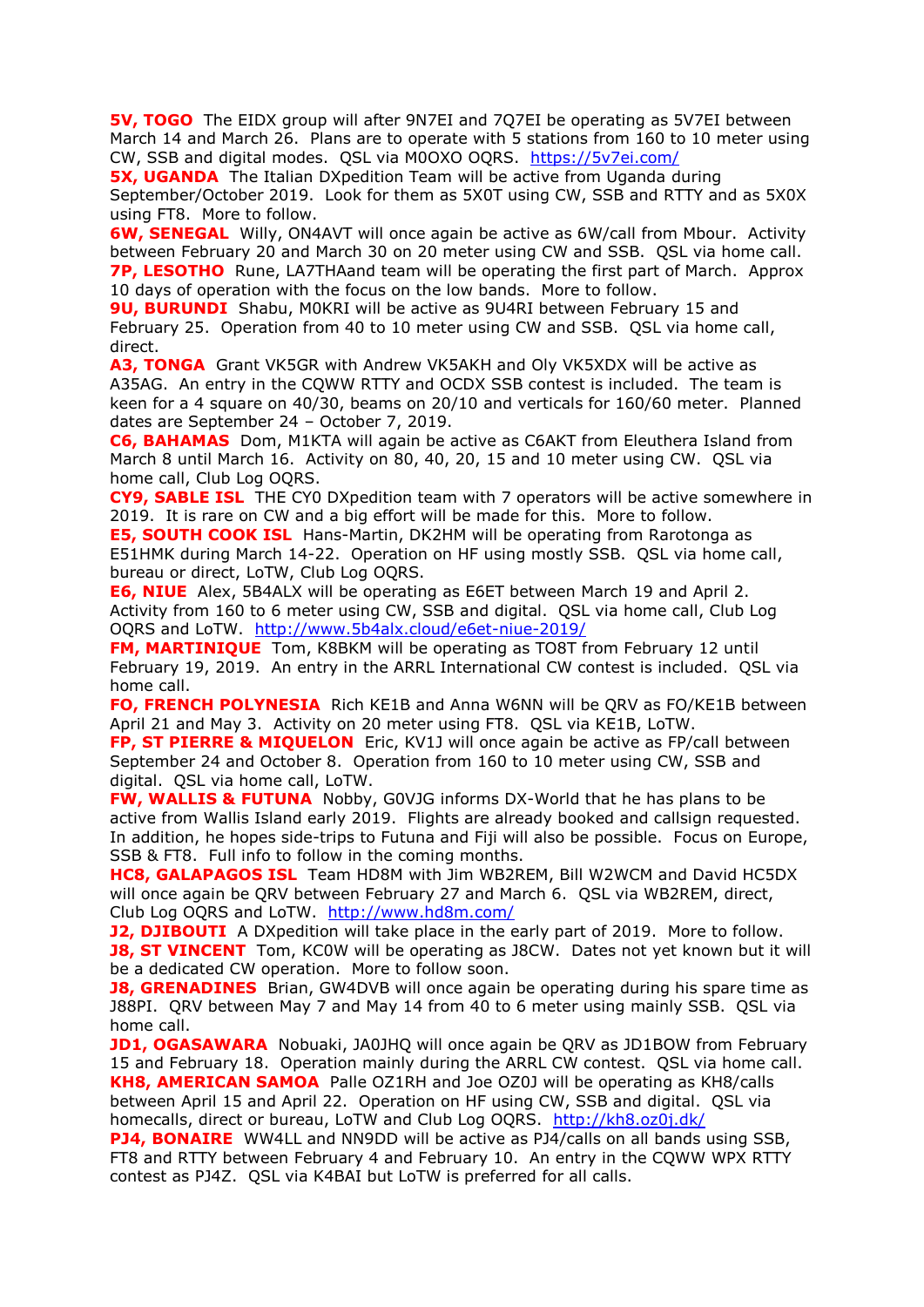**PJ5, SINT EUSTATIUS** Dave, W9DR will be active as PJ5/call from June 25 until July 2. Activity on 6 meter only using CW, SSB and FT8. QSL via home call.

**PJ5, CURACAO** Andy, DK5ON will be QRV as PJ5/call from March 14 until March 30. Activity from 80 to 6 meter using CW, SSB, RTTY and digital. QSL via home call, direct or bureau, LoTW and Club Log OQRS.

**PJ7, ST MAARTEN** Tom, AA9A will once again be QRV as PJ7AA from March 2 until March 30. Operation from 80 to 10 meter using CW, SSB and digital. QSL via home call. **T31, CENTRAL KIRIBATI** From February 16 until March 5 a group of 6 operators will be active from Kanton Island as T31EU. The license is confirmed by CCK and they have permission from the Phoenix Island Protected Area (PIPA).

Operators: DL2AWG Guenter, DL6JGN Hans, DJ9RR Heye, DM2AUJ Wolf, DK5WL Joe and PA3EWP Ronald. Operating from 10-160m in the main modes CW, SSB, RTTY and some FT8. QSL via DL2AWG. Before and after the DXpedition we will be active from Tarawa T30, (holiday style).

**TI, COSTA RICA** Mike W1USN and Bob AA1M will be active from Atenas as TI5/calls from February 2 until February 13. Activity using CW, SSB and digital. QSL via LoTW and homecalls, bureau or direct.

**TT, CHAD** The Italian DXpedition Team is going to Chad between February 22 and March 7. TT8RR for CW, SSB and RTTY, TT8XX for FT8. More to follow.

**V8, BRUNEI** A large team with 9M6KOM, JT1CO, K1LZ, KK6ZM, KO9SCA, LZ1NK, PY5EG, RN5M, S55M and VK3FY will be active as V84SSA from Istana Pantai. Operation between February 7 and February 18. Special focus on the low bands.

**VP6, PITCAIRN ISL** A large team of 14 operators such as K0IR, EY8MM, N2TU, W0GJ will be operating in October 2019. Operation on all bands using all modes. More to follow. <https://pitcairndx.com/>

**XT, BURKINA FASO** Max, DK1MAX will be active as XT2MAX from April 17 until April 25. Operation in 'holiday-style' on all bands using all modes. QSL via LoTW.

**XV, VIETNAM** Look for SP2FUD and SP2GCJ as XV9FUD and XV9ZT between February 5 and February 18. Operation on HF. More to follow soon.

**XX, MACAO** A 15-man team will once again be active as XX9D between February 11 and February 26. QRV from 160 to 6 meter using CW, SSB and digital modes with 5 stations. Log search on Club Log, OQRS, LoTW or via DL4SVA bureau or direct. <https://xx9d.mydx.de/>

**YS, EL SALVADOR** Tom, KC0W will be active as YS2/call from February 16 until February 22. QRV from 80 to 6 meter using CW only with empathies for Asia and Europe. QSL via home call.

**ZF, CAYMAN ISL** Frank, K3TRM will be QRV as ZF2RM, dates not known yet. He specifically mentions Cayman Brac, therefore his call may change to ZF9/ZF2RM when operating from there.

**ZK3, TOKELAU** An international team led by YT1AD and Alex UT5UY is planning a DXpedition to Tokelau as ZK3X, it has a high rating on low bands and EME. Plans are to be on air from October 1 until October 15. Activity on all bands, all modes and EME. More to follow. <https://tokelau2019.com/>

**ZL7, CHATHAM ISL** Look for ZL7C (ZL2AYL and ZL2BGL) from Chatham primarily during the CQ WPX SSB contest (March 30-31). Outside the contest (March 28 – April 2) they will be QRV from 80 to 15 meter using CW, SSB and digital.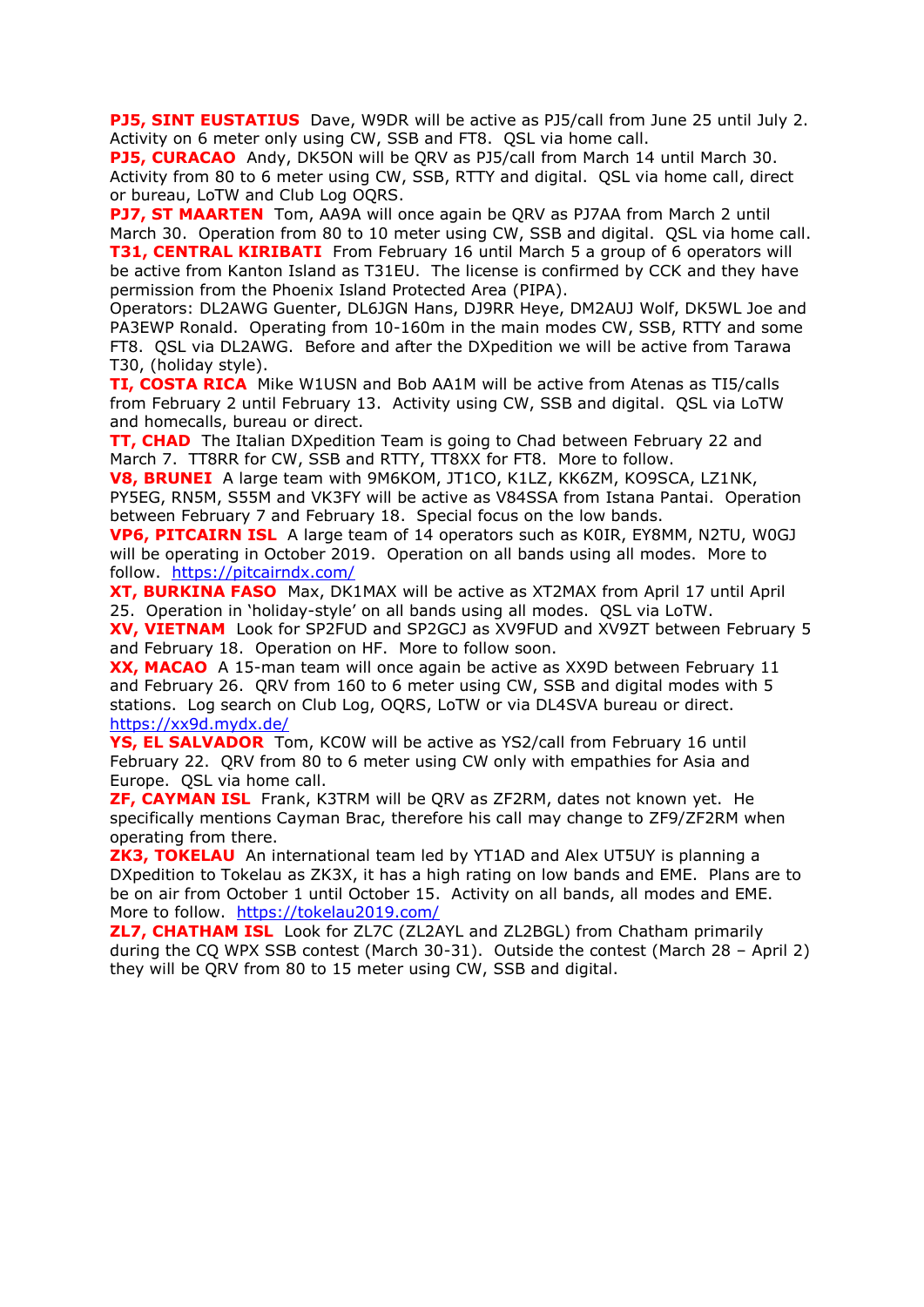# **Announced IOTA**

# *THE REMINDERS*

# **AFRICA**

## **AF-053 Moucha**

#### **AF-059 Sept Frere**

Col MM0NDX and Jonathan MM0OKG will after their EL2EL/4 be QRV as J20DX as another IOTA/DXCC project. Plans are still in progress but keep an eye on their website for latest updates. Dates are approx. April 14-20. <https://j20dx.com/>

# **ASIA**

#### **AS-063 Popigay-Ary Isl AS-152 Bol'shoy Begichev**

Eugene UA6EX, Leonid UA7A and Vasily R7AA will be active as R63RRC and RQ73QQ during mid-July. Water trips to and from the islands are about 800 km distance. The team seeks one more operator (who will pay for their plane tickets and some of the other costs). Contact the team at: *r7aa@mail.ru*. The project is quite expensive due to flights in Upper North.

**R63RRC**, Popigay-Ary island, IOTA: AS-063, RRA: NEW ONE, WWloc: OQ32AW, RDA: KK-65, Krasnoyarsk region (R0B).

**RQ73QQ**, Bol'shoy Begichev island, IOTA: AS-152, RRA: RR-08-04, WWloc: OQ64AM, RDA: YA-10, Republic of Sakha (R0Q).

## **EUROPE**

**EU-192 Kataja Isl** A team of 6 Swedish operators will be operating as 8S2K from this new IOTA. QRV in late May or first week of June. Transport to Kataja Island and lodging is confirmed with locals. There will be 4 stations active for 5 days, running full legal power and verticals. Sweden has today maximum 200 watts legal power, BUT permission for 1 KW is requested and will be used if permitted.

## **NORTH AMERICA**

**NA-180 South Water Caye** Art NN7A will once again be active as V31JZ/P from January 31 until February 6. Operation mostly using CW from 80 to 10 meter including the WARC bands. Online log on Club Log.

**NA-249 Culebra Isl** A team will be operating as KP3RE on February 22-24. Culebra is part of the Puerto Rico Coastal Island group. QSL via LoTW and Club Log. **NA-250 Yakutat County Group, Coastal Groups (new)** Mike K9AJ and Bruce KD6WW are making plans to be active from this new IOTA reference approx May 10-13. More to follow.

## **OCEANIA**

**OC-022 Bali** Emmanuel, F5LITwill once again be active as YB9/call from January 27 until February 6. QSL via home call, direct and LoTW.

#### **OC-025 Manus Isl OC-153 Daru Isl**

Derek G3KHZ, Hans SM6CVX and Eddy K5WQG will be operating from these 2 islands. Manus Isl from around 1200Z January 31 until February 5. QSL via SM6CVX. Daru Isl from around 1200Z February 6 until February 11. QSL via G3KHZ. Operation from 40 to 15 meter using CW, SSB and RTTY. QSL direct or OQRS.

## **SOUTH AMERICA**

**SA-071 Moela Isl** Look for ZY2FM between February 14 and February 17. Operation on HF using CW and SSB.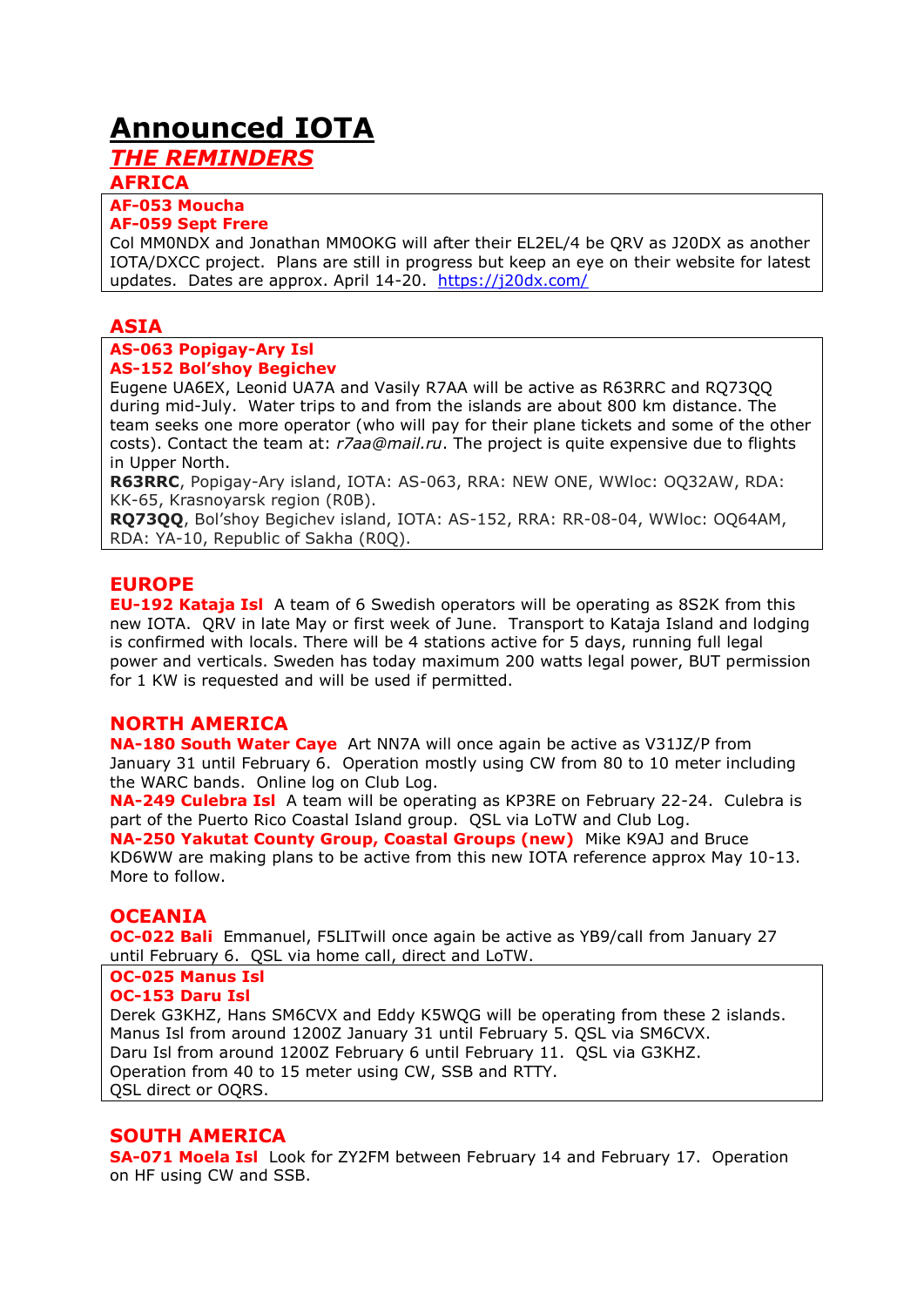# **Special calls**

# *THE NEWCOMERS*

**DL, GERMANY DM19LGS** marks the 8<sup>th</sup> State Horticultural Show in

Frankenberg/Saxony during 2019 on HF and 2m/70cm with the special DOK 19LGS. QSL via bureau or via DG0ERS direct.

**DL, GERMANY** The special event station **DQ600UNI** celebrates the 600<sup>th</sup> anniversary of Rostock University during 2019; special DOK 600UNI from January to July and September until December; during August the station's special DOK will be HSR19 (Hanse-Sail 2019). QSL via bureau and DL5KVV (d).

**DL, GERMANY DM775FLD** celebrates the founding of the town Friedland 775 years ago during 2019. QSL via bureau.

**DL, GERMANY DL19RIC** operates in the context of the Rotary International Convention 2019 in Hamburg. QRV until June 5. QSL via Club Log OQRS.

**DL, GERMANY** The special event calls **DM70GER** and **DL70BRD** celebrate Germany's Septuagennial Jubilee throughout the year. An award will be available as well. QSL for DM70GER via M0SDV direct or Club Log OQRS, DL70BRD via DK1YH direct or bureau, Club Log OQRS.

**F, FRANCE TM16AAW** is the special call to celebrate the 16<sup>th</sup> Antarctic Activity Week. Operation by Francois F8DVD between February 10 and February 24. The new reference for WAP is 300. Operation from 40 to 10 meter using mostly SSB. QSL via home call, direct or bureau. <http://www.waponline.it/><http://www.qrz.com/db/TM16AAW>

**HP, PANAMA H31A** draws attention to the founding of Panama La Vieja 500 years ago. QRV until August 15 from 80 to 10 meter using SSB, RTTY, FT8, PSK31. Operators are HP1AVS, HP1CDW, HP1ECA, HP1COO, HP1MRA, HP1JGG, HP8FOX, HP8MAK and HP1GES. QSL via HP1AVS and LoTW.

**I, ITALY** ARI Fidenza will use a series of special callsigns throughout 2019 to honour twelve "Italian pioneers in radio engineering":

**II4CAL** (Temistocle Calzecchi-Onesti) in January

**II4RGH** (Augusto Righi) in February

**II4MRC** (Guglielmo Marconi) in March

**II4SLR** (Luigi Solari) in April

**II4TSB** (Alessandro Tosi & Ettore Bellini) in May

**II4ART** (Alessandro Artom) in June

**II4MJR** (Quirino Majorana) in July

**II4BRD** (Cesare Bardeloni) in August

**II4GRM** (Gruppo Radiotecnico Milanese) in September

**II4MNU** (Ernesto Montu') in October

**II4VAL** (Giancarlo Vallauri) in November

**II4TIB** (Ugo Tiberio) in December.

See<http://www.arifidenza.it/> for complete information on the award. QSL via IQ4FE, bureau or direct.

**I, ITALY** The ARI Fidenza Club (IQ4FE) plans to honour Italian radio pioneers during 2019. In January, **II4CAL** points to Temistocle Calzecchi-Onesti. QSL via IQ4FE. <http://www.arifidenza.it/>

**JA, JAPAN 8N8SSF** operates around the 70th Sapporo Snow Festival (AS-078) until February 11 on HF. QSL via bureau.

**LZ, BULGARIA** Once again Radio Club Blagovestnik (LZ1KCP) will use twelve special callsigns throughout 2019 to honour as many different Orthodox saints:

**LZ1354PM** (January), **LZ391MW** (February), **LZ818PT** (March), **LZ117ML** (April), **LZ497OM** (May), **LZ815NI** (June), **LZ1809PNS** (July), **LZ304AE** (August), **LZ304EW** (September), **LZ311HI** (October), **LZ365BM** (November) and **LZ4408SPA** (December). QSL via bureau or direct to P.O. Box 36, 4300 Karlovo, Bulgaria. Details on the "All Saints 2019" award can be found at<http://www.lz1kcp.com/>

**SM, SWEDEN** Celebrating its 50<sup>th</sup> anniversary, Sweden's National Society for the Active Visually Impaired (SK5CG) will be active as **SF50CG** throughout 2019. QSL via SM0BYD.